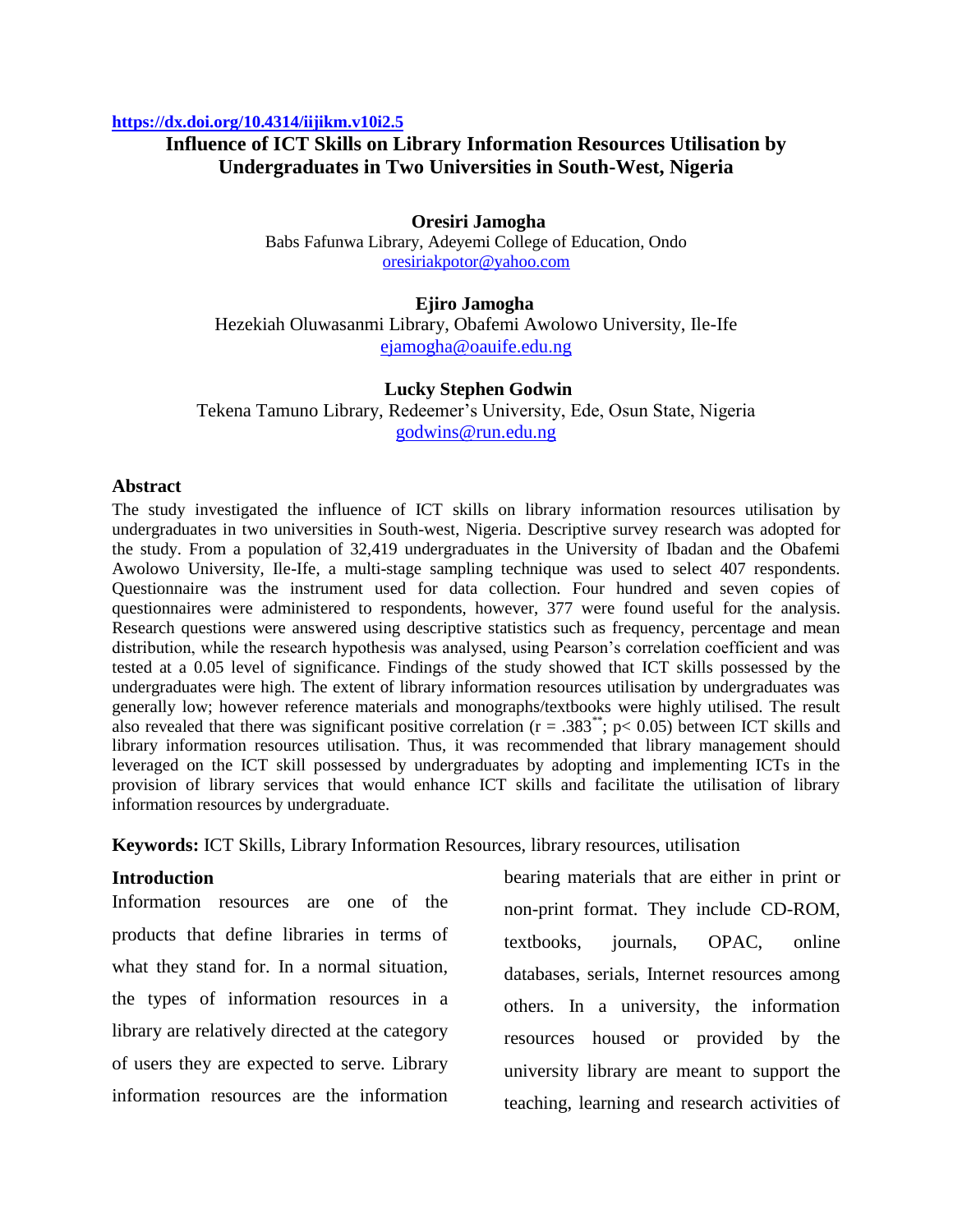the university, and undergraduates constitute a greater percentage of students in most universities. This was reiterated by Maxwell (2018) who opined that in any discipline, the backbone of teaching, learning and research is information resources. Thus, beyond the classroom, undergraduates are expected to utilise information resources provided by the library in complementing classroom instructions, especially in this age of globalisation where ICTs facilitate quick and easy access to a wide range of information resources worldwide.

The provision and use of ICT is part and parcel of the entire system; including undergraduates, information professionals, staff, and researchers. It is one thing to recognise the importance of ICTs and another to know if they are effectively used by students. If ICTs were to be effectively applied directly or indirectly on the utilisation of information resources, skills are required. In this regard, Israel and Edesiri (2013) stated that ICT skill is one essential requirement for one to operate in the knowledge society of the 21st Century.

Ukaegbu and Wegwu (2019) citing Quadri (2012) described ICT skills as the abilities for the collection, effective processing, storing, transmitting and the dissemination of information which enables the use of computers and related technologies to meet personal academic and labour market objectives. ICT skills of a student is a relative measure of the student's capacity to make appropriate use of ICT for educational and learning purposes, this is because, ICT skills are required to critically evaluate information content and explore it effectively, as well as understanding the technological infrastructure on which information transmission is based (Oliver & Tower, 2000).

There is every tendency that the capacity of users to exploit ICT related information resources in a university library will depend on the level of their skills, education and mastery of the technologies involved. Thus, this study investigates the influence of ICT skills on library information resources utilisation by undergraduates in two universities in South-West, Nigeria.

## **Statement of the Problem**

The main problem of this study is underutilisation of library information resources by undergraduates. The role of the university library is to provide information resources such as textbooks, Internet resources, OPAC, online databases, CD-ROM among others, that will support teaching curriculum and to assist students in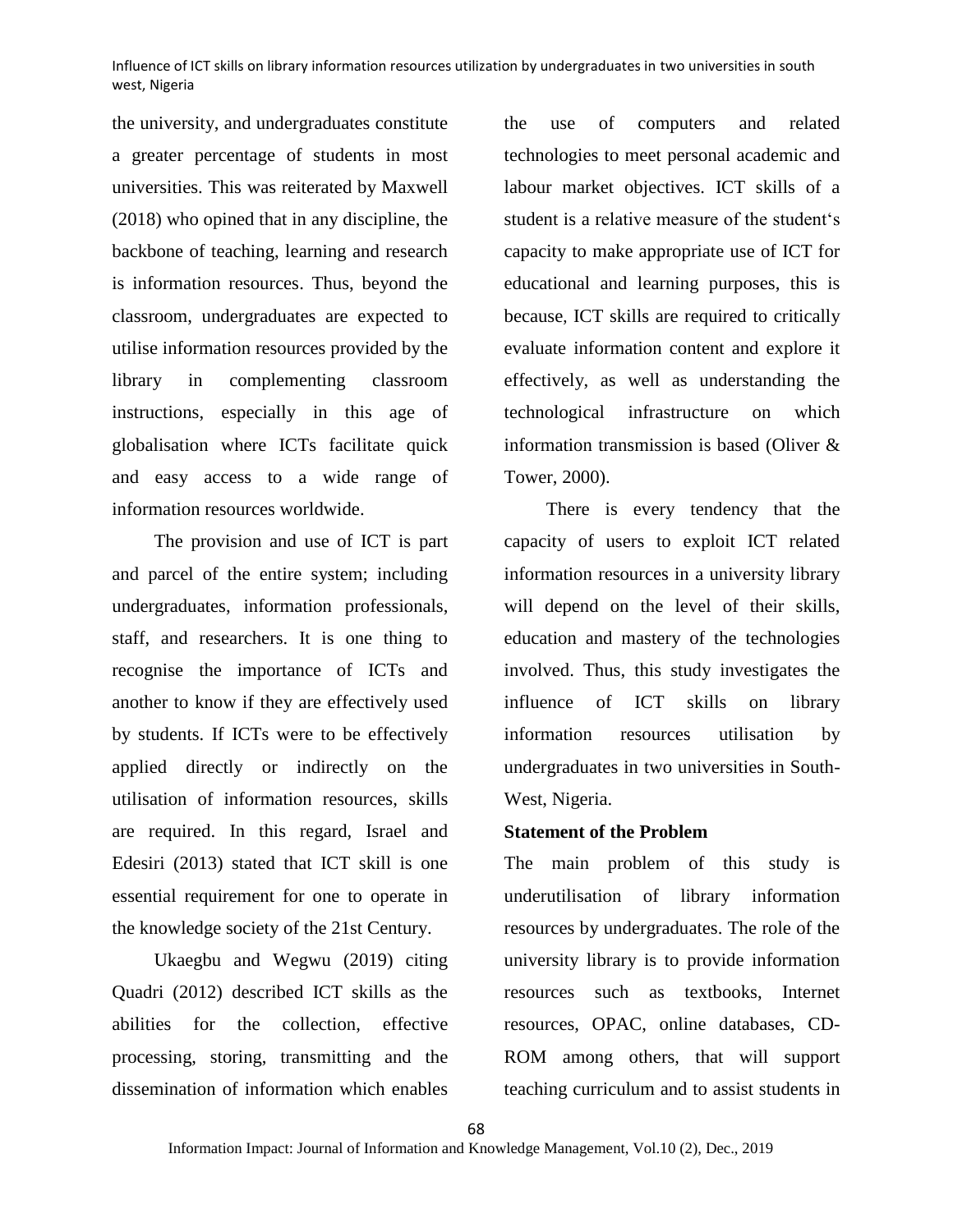complementing classroom instructions for academic excellence. The university libraries under study are making effort to regularly update their information resources through acquisition of print materials, electronic resources, and subscription to online databases as well as providing access to these information resources through the library catalogue/OPAC as well as Internet access in the library. However, observation has shown that students do not make effective use of the information resources in these libraries. This could be as a result of the poor ICT skills of the students, thus, this study examines the influence of ICT skills on library information resources utilisation by undergraduates in two universities in South-West, Nigeria

## **Objectives of the Study**

The main objective of this study is to investigate the influence of ICT skills on library information resources utilisation by undergraduates in two universities in South-West, Nigeria. While the specific objectives of this study are to:

- i. determine ICT skills of undergraduates in two universities in South-west, Nigeria;
- ii. determine the extent of library information resources utilisation by

undergraduates in the universities; and

iii. ascertain the influence of ICT skills on library information resources utilisation by undergraduates in the two universities in South-west, Nigeria.

#### **Research Questions**

In line with the stated objectives of the study, the following research questions were raised to guide the study:

- 1. What are the ICT skills possessed by the undergraduates in two universities in South-west, Nigeria?
- 2. What is the extent of library information resources utilisation by undergraduates in the two universities?

#### **Hypothesis**

The null hypothesis stated and tested at a 0.05 level of significance in this study is:

There is no significant relationship between ICT skills and library information resources utilisation among undergraduates in two universities in South-west, Nigeria.

## **Literature Review**

Information resources are the major product by which library can meet the information needs of its users. Iwhiwhu and Okorodudu (2012) suggested that a library may meet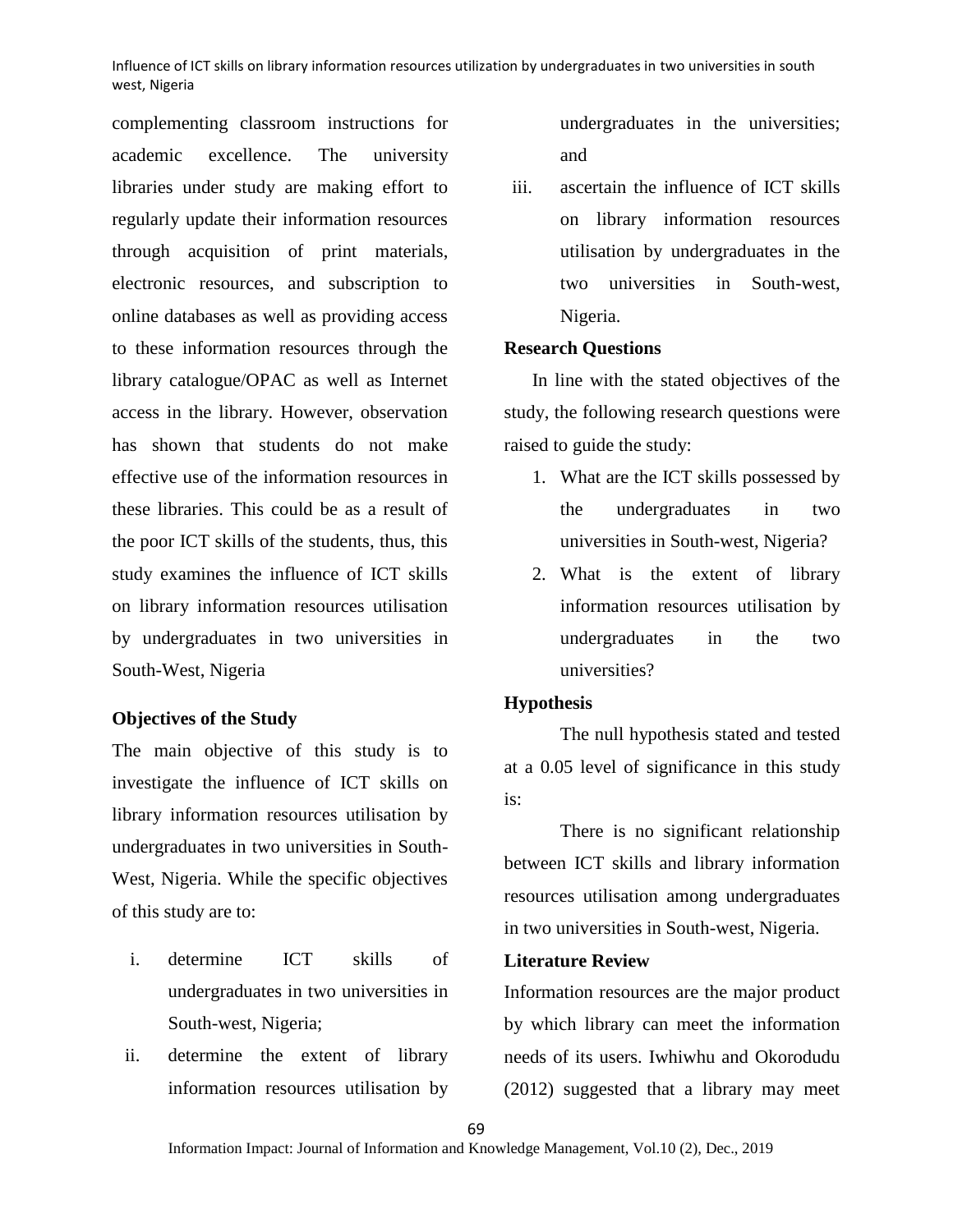user's information needs by acquiring, organising and making available relevant information resources backed by appropriate facilities and delivered by means best known to them, which could be manual or through information and Communication Technologies (ICTs). According to Quadri, Adetimirin and Idowu (2014), undergraduates are expected to read further after class instructions to collect relevant information for class assignments, seminars, term papers, dissertations, theses and projects.

Ishola and Obadare (2014) examined the availability, access to and level of use of academic library information resources of selected libraries in South-western Nigeria. The objectives of the study were to determine the extent of access to information resources; find out the frequency of use and to determine the barriers to the use of information resources. The major findings were that there is high level of availability and accessibility of information resources in the selected Nigeria universities studied. Result also revealed that most of the students used information resources daily.

Onyekweodiri and Agbo (2015) investigated the utilisation of library resources by veterinary medicine students in

two federal universities in South-East of Nigeria. The result obtained from the study revealed that library information resources required by the students, ranges from newspapers, magazines, current awareness services, journals, online resources related to veterinary medicine to many more. Egbunu, Usman and Usman (2013) examined the availability and utilisation of information resources and services by academic staff in University of Abuja. The results revealed that the availability of library resources was fairly adequate and the library was underutilised.

Similarly, Oluwatobi, Ehioghae, Aluko-Arowolo and Onasote (2014) conducted a study on "the utilisation of library resources for effective research output among postgraduate students in Adventist University of Africa". They found that the most frequently used library materials is the online database, dictionaries, books and encyclopedia which are used daily, while the least used material was CD-ROM database. Furthermore, respondents in this study affirmed that the available library resources have a very low impact on their respective research work.

Abosede and Ibikunle (2011) conducted a study on "determinants of library use among students of agriculture: a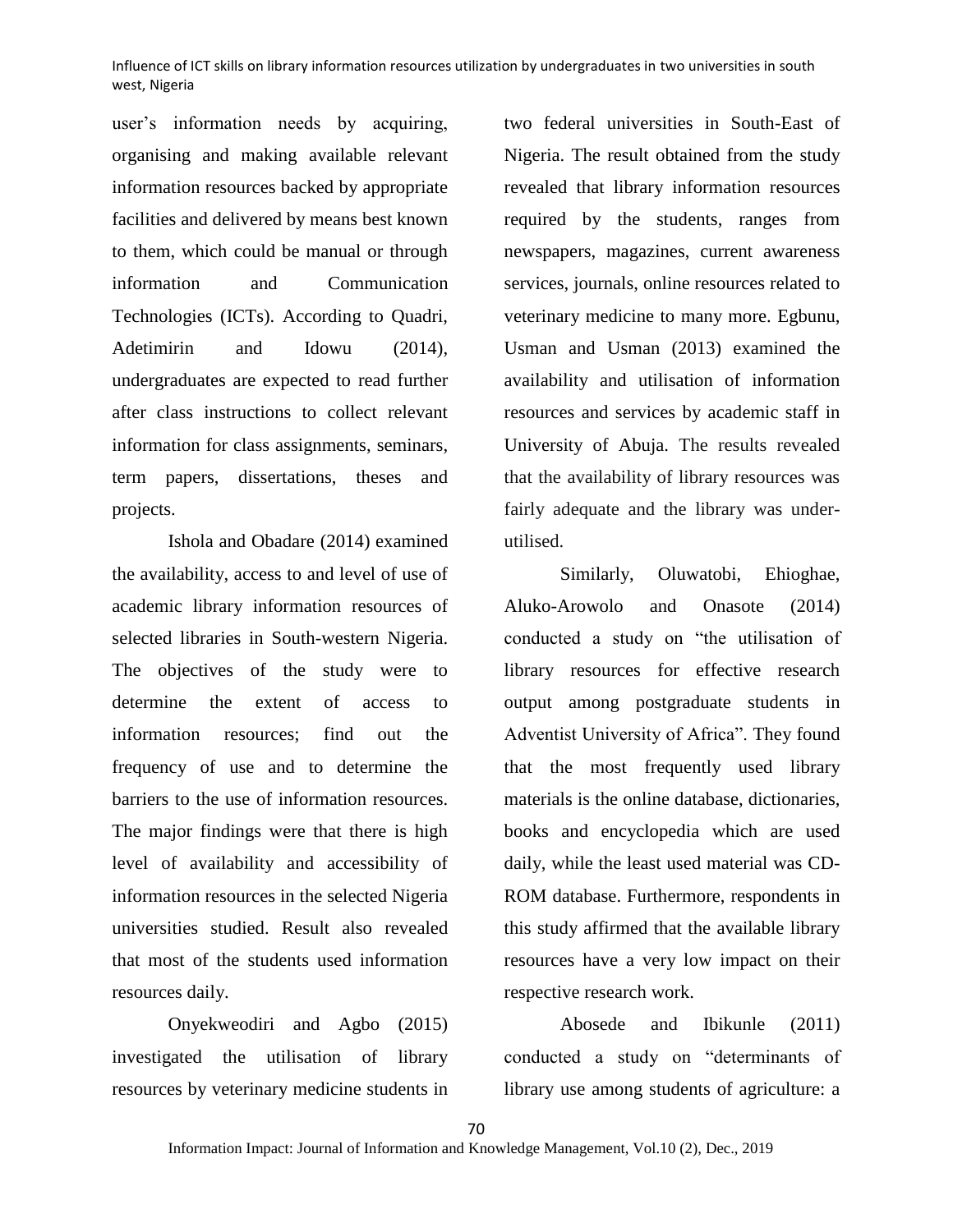case study of Lagos State Polytechnic". It was revealed that as there were electronic resources and Internet availabliability as alternatives to library use, students' use of the library decreases.

Attwell (2005) described ICT skills as those skills related to the use of computers, and other technologies such as the ability to transmit stored information through fixed line networks.

Lamanauska and Vilkonis (2007) asserted that ICT skills include all the technical abilities to use digital technology, communication tools, and/or networks to define information need, access, manage, integrate and evaluate information, create new information or knowledge and be able to communicate this information to others

Katz and Macklin (2010) revealed in a study "information communication technology: integration and assessment in higher education" that despite coming of age with the Internet, many college students lacked ICT literacy skills such as locating evaluating and communicating information necessary to navigate and use information resources. In Romania, Coravu (2010) noted that empiric observation of fresh students at Carol Central University Library of Buchrest showed that their information behaviours is oriented towards the use of

Internet resources because they have been exposed to ICT before entering the university.

In Malaysia, Ali, Abu-Hassan, Yusuf, David and Juoff (2010) did an investigation on information literacy skills of engineering students. The respondents in the study were diploma-engineering students who had undergone at least three semesters at a Malaysian college. The result of the study revealed that respondents seriously lacked the necessary skills to evaluate internet information, to identify the most efficient search strategy, to use scholarly resources, and to use information ethically. It was also revealed that most scholarly resources used were books in print format, while most non-scholarly resources referred to were electronic format. The implication of the study is that students' use of electronic scholarly resources for their course assignments was minimal.

Hossain and Sormunen (2019) conducted a study on "ICT skills of Library Information Science (LIS) students in Bangladesh, and found that the selfestimated ICT skills of the students was good. Similarly, Otolo, Saibakumo and Urhibo (2018) in a study "impact of ICT skills on the use of electronic resources by undergraduate students in Nigerian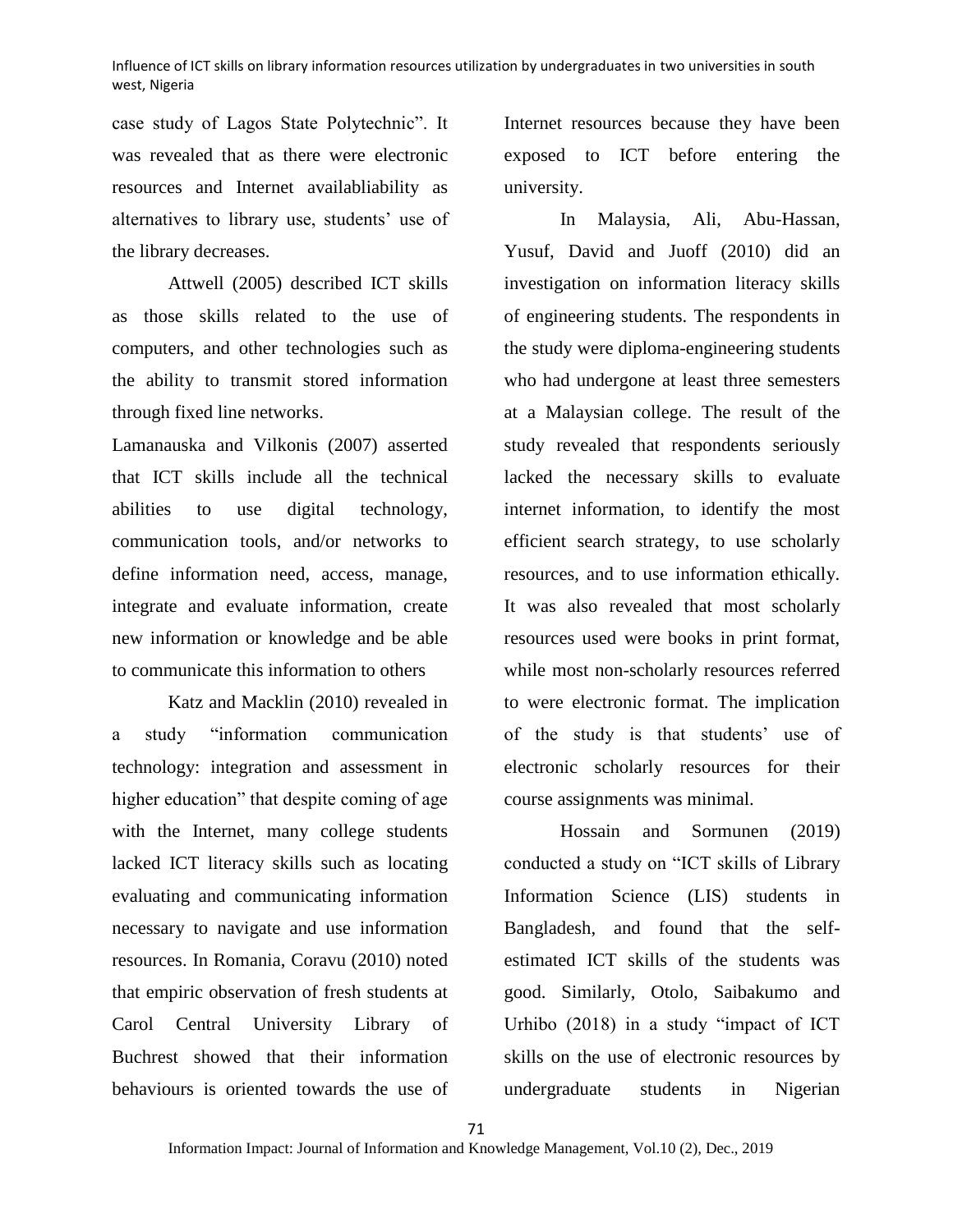university libraries" found that ICT skill among undergraduates in Nigerian universities was high.

Sinha (2012) in an evaluative study Internet literacy skills and Internet usage patterns to access e-resources by Assam University Library Users, found that out of 319 respondents 257 respondents representing 81% of library users were Internet and ICT literate. Similarly, in Kenya, Kimani (2014) in a study "information literacy skills among incoming first-year undergraduate students at the Catholic University of Eastern Africa in Kenya found that first year undergraduates in Catholic University of Eastern Africa, Kenya possess computer skills in applications such as the use of the Internet and its applications (e.g. social networking sites and World Wide Web) as well as wordprocessing applications such as Microsoft Office and statistical applications such as SPSS. However, findings revealed the lack of skill in searching for information.

Gakibayo, Ikoja-Odongo and Okello-Obura (2013) conducted a study on "electronic information resources utilisation by students in Mbarara University Library. They found that the utilisation of e-resources was affected by lack of computer skills and information literacy skill. Similarly,

Rosenita and Zainab (2013) in an exploratory study which focus on identifying the usage pattern of e-books especially on how, when, where and why undergraduates at the Faculty of Computer Science and Information Technology (FCSIT), University of Malaya (UM), Kuala Lumpur, use or do not use the e-resources services provided by the University of Malaya, Library, found that the students are heavy users of the Internet, and that they rate themselves as skilled in the use of ICT and have positive attitude towards the services, however, the level of e-resources use is still very low. However, Otolo, Saibakumo and Urhibo (2018) observed that ICT skills of undergraduates enable them to effectively utilise information resources.

From the foregoing literature, it could be inferred that the ICT skills among undergraduates that is necessary for the effective utilisation of library information resources is low, and there are traces of underutilisation of information resources in libraries. It is noteworthy that none of the literature reviewed discussed the influence of ICT skills on library and information resources utilisation in two universities in South-west Nigeria. It is this gap that this study intends to fill.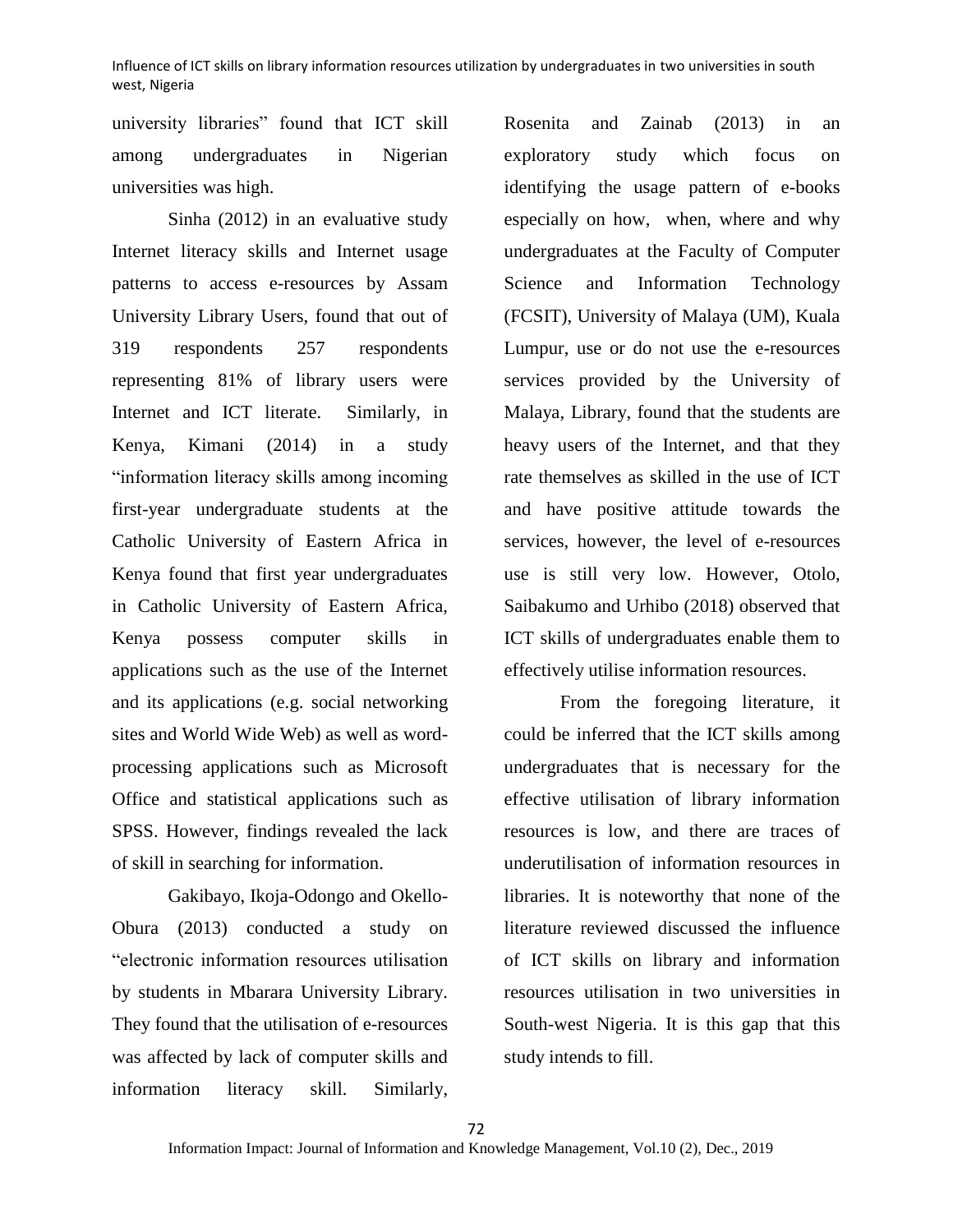## **Methodology**

Descriptive research survey was adopted for this study. Multi-stage sampling technique was used to select 407 undergraduates from a population of 32,419 in the University of Ibadan and the Obafemi Awolowo University, Ile-Ife. The first stage involved selecting three similar faculties in both universities; the second stage involved selecting three departments in each of the faculties using balloting technique; the third stage involved selecting all undergraduates who are in 100 to 400 levels. The last stage involved determining the sample size of the study. Gay and Airasian (2003) in "educational research: competencies for analysis and application" stated that one rule of thumb for determining an adequate sample size for descriptive research is that it should consist of 10 to 20% of the population under study. Based on the submission by Gay and Airasian (2003) a sampling fraction of 10% was used to determine the sample size of the study, given a total of 407 respondents.

The instrument for data collection was questionnaire. Research questions were answered using descriptive statistics such as frequencies and mean distribution. While the hypothesis was analysed using Pearson's

Correlation Coefficient and tested at a 0.05 level of significance.

# **Data Analysis and Interpretation of Findings**

A total of four hundred and seven (407) copies of questionnaire were administered to respondents in the University of Ibadan (UI) and Obafemi Awolowo University (OAU), Ile-Ife, with each having 176 and 231 copies of the questionnaire respectively. However, 162 and 215 copies of the questionnaire from the respondents in UI and OAU respectively, were duly filled and returned giving a total of three hundred and seventyseven (377), thus giving a 92.6% response rate from the respondents. Hence, 377 copies of the questionnaire were used for data analysis.

# **Table 1: Distribution of respondents by Faculties**

| <b>Faculties</b> | <b>Frequency</b> | Percentage |
|------------------|------------------|------------|
| Arts             | 99               | 26.3%      |
| Science          | 143              | 37.9%      |
| Social Science   | 135              | 35.8%      |
| <b>Total</b>     | 377              |            |

Table 1, shows that most of the respondents 143(37.9%) were science students, while 99(26.3%) were Arts students.

**Table 2: Level of study**

| Level | <b>Frequency</b> | <b>Percentage</b> |
|-------|------------------|-------------------|
| 100   | RQ               | 23.6%             |
| 200   | Q೧               | 21.8%             |
|       |                  | 26.8%             |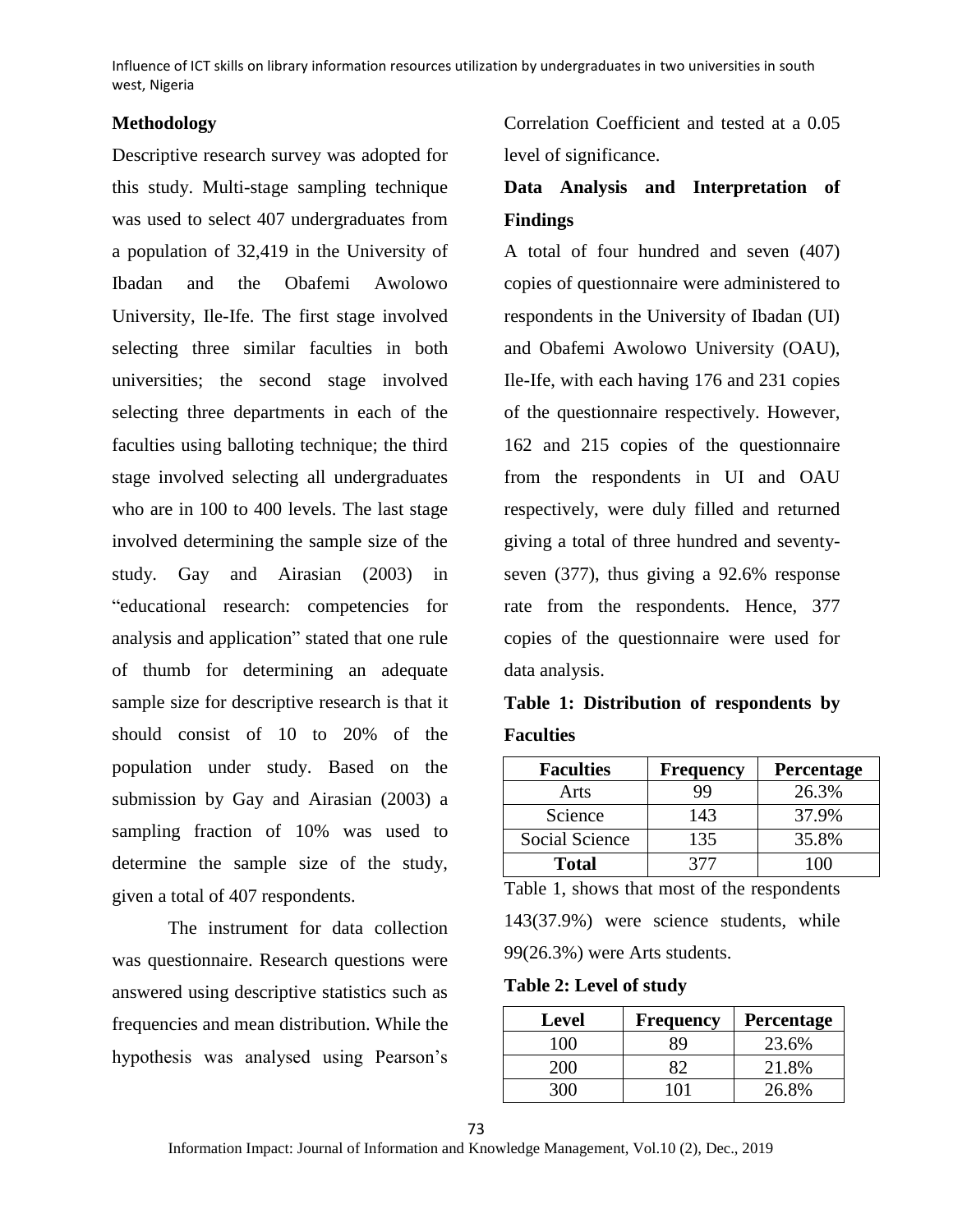| K            |     | 27.8% |  |  |
|--------------|-----|-------|--|--|
| <b>Total</b> | 277 | ΩŒ    |  |  |

Table 2 shows that most of the respondents 105(27.8%) were in 400level of study, while, 82(21.8%) of the respondents were in 200level of study.

## **Table 3: Gender of respondents**

| <b>Sex</b>                               | <b>Frequency</b> | Percentage |  |  |  |  |  |  |  |
|------------------------------------------|------------------|------------|--|--|--|--|--|--|--|
| Male                                     | 218              | 57.8%      |  |  |  |  |  |  |  |
| Female                                   | 159              | 42.2%      |  |  |  |  |  |  |  |
| <b>Total</b>                             | 377              | 100        |  |  |  |  |  |  |  |
| Table 3 shows that, $218(57.8%)$ of the  |                  |            |  |  |  |  |  |  |  |
| respondents were males while, 159(42.2%) |                  |            |  |  |  |  |  |  |  |

respondents were females.

**Research question 1:** What are the ICT skills possessed by undergraduates in two universities in South-west, Nigeria? The data on the ICT skills possessed by undergraduates in two universities in Southwest, Nigeria is presented in Table 4.

| Table 4: ICT skills possessed by undergraduates in two universities in South-west, Nigeria. |  |  |  |
|---------------------------------------------------------------------------------------------|--|--|--|
|                                                                                             |  |  |  |

| S/NO           | <b>ICT Skills</b>                                                                                          | <b>SD</b> | D  | $\mathbf A$ | <b>SA</b> | Mean |
|----------------|------------------------------------------------------------------------------------------------------------|-----------|----|-------------|-----------|------|
|                | I have the ability to start up, log on, and shut down a<br>computer system.                                | 35        | 16 | 56          | 270       | 3.49 |
| $\overline{2}$ | I can download information materials from databases made<br>accessible by the library.                     | 42        | 25 | 20          | 290       | 3.48 |
| 3              | I can use bookmark to record a useful WWW address.                                                         | 20        | 31 | 234         | 92        | 3.06 |
| 4              | I have the ability to copy and paste information from WWW<br>search to your document.                      | 27        | 20 | 252         | 78        | 3.01 |
| 5              | I can use known WWW address to find useful information.                                                    | 30        | 21 | 248         | 78        | 2.99 |
| 6              | I can send and open an attachment from an email, using a<br>computer email program.                        |           | 19 | 249         | 77        | 2.98 |
| $\overline{7}$ | I can use word processing application to type and edit files.                                              | 34        | 17 | 248         | 78        | 2.98 |
| 8              | I can find, use and present information whether in text, image<br>and etcetera.                            | 30        | 21 | 256         | 70        | 2.97 |
| 9              | I have the ability to use search engines to search for<br>information e.g. Yahoo, Google, MSN.             | 40        | 11 | 251         | 75        | 2.96 |
| 10             | I can search and apply information.                                                                        | 37        | 14 | 257         | 69        | 2.95 |
| 11             | I can use information from the WWW in projects and /or<br>assignment.                                      | 46        | 5  | 250         | 76        | 2.94 |
| 12             | I can access and use the information retrieved from my<br>library's OPAC (Online Public Access Catalogue). | 39        | 12 | 258         | 68        | 2.94 |
| 13             | I have the ability to backup computer files.                                                               | 44        | 48 | 217         | 68        | 2.82 |
| 14             | I can Use keywords or phrases to search for information on<br>the WWW.                                     | 51        | 40 | 255         | 31        | 2.71 |

Information Impact: Journal of Information and Knowledge Management, Vol.10 (2), Dec., 2019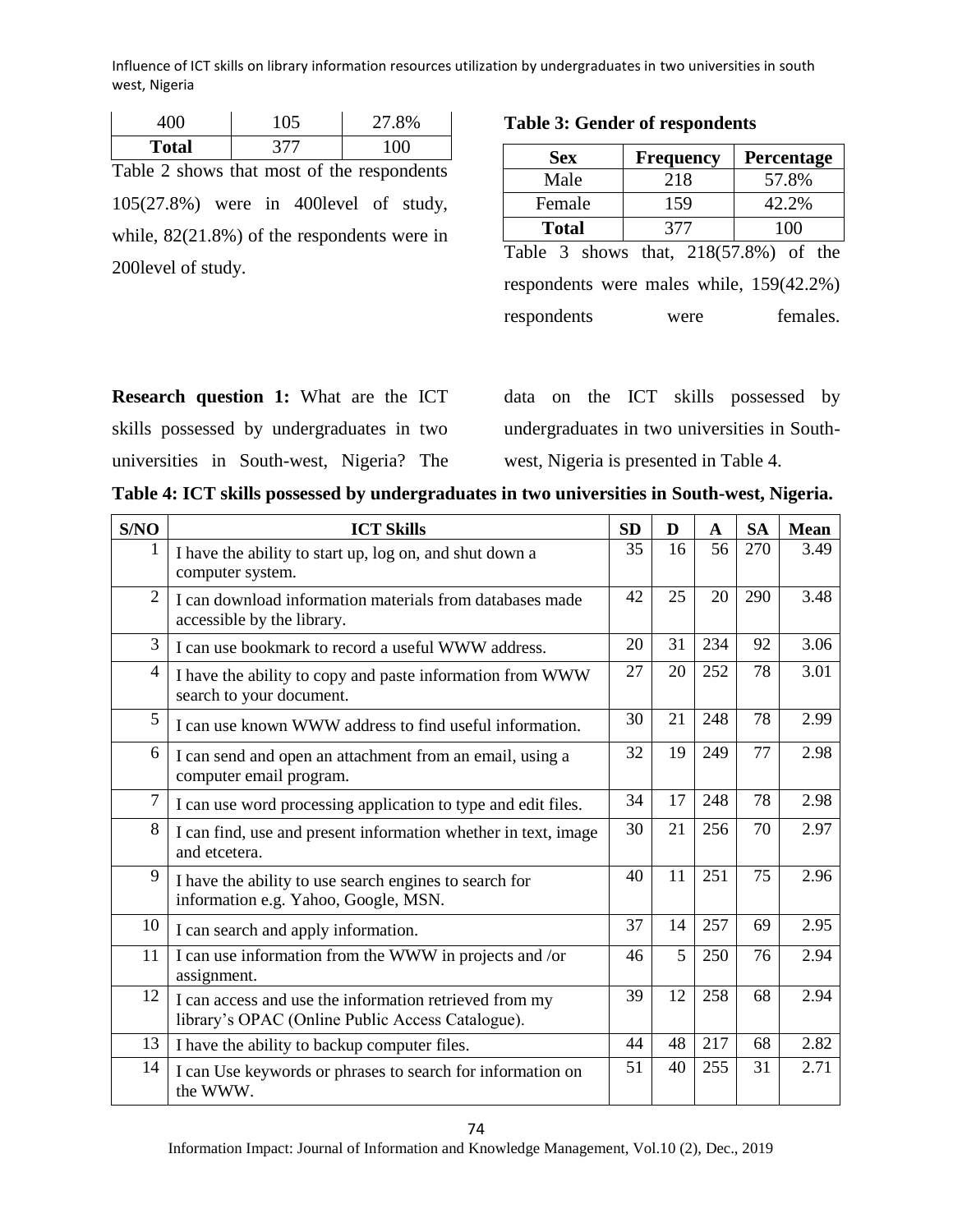| 15 | I have the ability to copy files from one location into another<br>location.                     | 15  | 247 | 37  | 78  | 2.47 |  |  |
|----|--------------------------------------------------------------------------------------------------|-----|-----|-----|-----|------|--|--|
| 16 | I can access library resources on the Web.                                                       | 86  | 114 | 142 | 35  | 2.33 |  |  |
| 17 | I can use advance search techniques (Boolean operators).                                         | 28  | 251 | 52  | 46  | 2.31 |  |  |
| 18 | I can use my library's computer catalogue to search for<br>information materials in the library. | 51  | 248 | 31  | 47  | 2.20 |  |  |
| 19 | I have the ability to identify and use computer icons.                                           | 200 | 6   | 69  | 102 | 2.19 |  |  |
|    | Aggregate mean= 2.83, Criterion mean= 2.5                                                        |     |     |     |     |      |  |  |
|    | $N = 377$                                                                                        |     |     |     |     |      |  |  |

Note: *N= Count, SA=Strongly Agree, A=Agree, Disagree= D, SD= Strongly Disagree*

The ICT skills possessed by the undergraduates as revealed in Table 4 are; "I have the ability to start up, log on, and shut down a computer system" (mean  $= 3.49$ ), followed by "I can download information materials from databases made accessible by the library" (mean  $= 3.48$ ), "I can use bookmark to record a useful WWW address" (mean  $= 3.06$ ), "I have the ability to copy and paste information from WWW search to your document" (mean  $= 3.01$ ), "I can use known WWW address to find useful information" (mean = 2.99). While the least ICT skills possessed by the undergraduates are "I have the ability to identify and use computer icons" (mean  $= 2.19$ ), followed by "I can use my library's computer catalogue to search for information materials in the

library" (mean  $= 2.20$ ), "I can use advance search techniques (Boolean operators)"  $(mean = 2.31)$ , "I can access library resources on the Web" (mean  $= 2.33$ ) and "I have the ability to copy files from one location into another location" (mean = 2.47). Hence, the ICT skills possessed by the undergraduates include: start-up/log on/shutdown computer systems, downloading information resources from databases, bookmarking web addresses and easily finding information using the WWW. Since Table 4 showed that the aggregate mean of 2.83 is greater than the criterion mean of 2.5, it can be inferred that the ICT skills possessed by the undergraduates in the two universities is high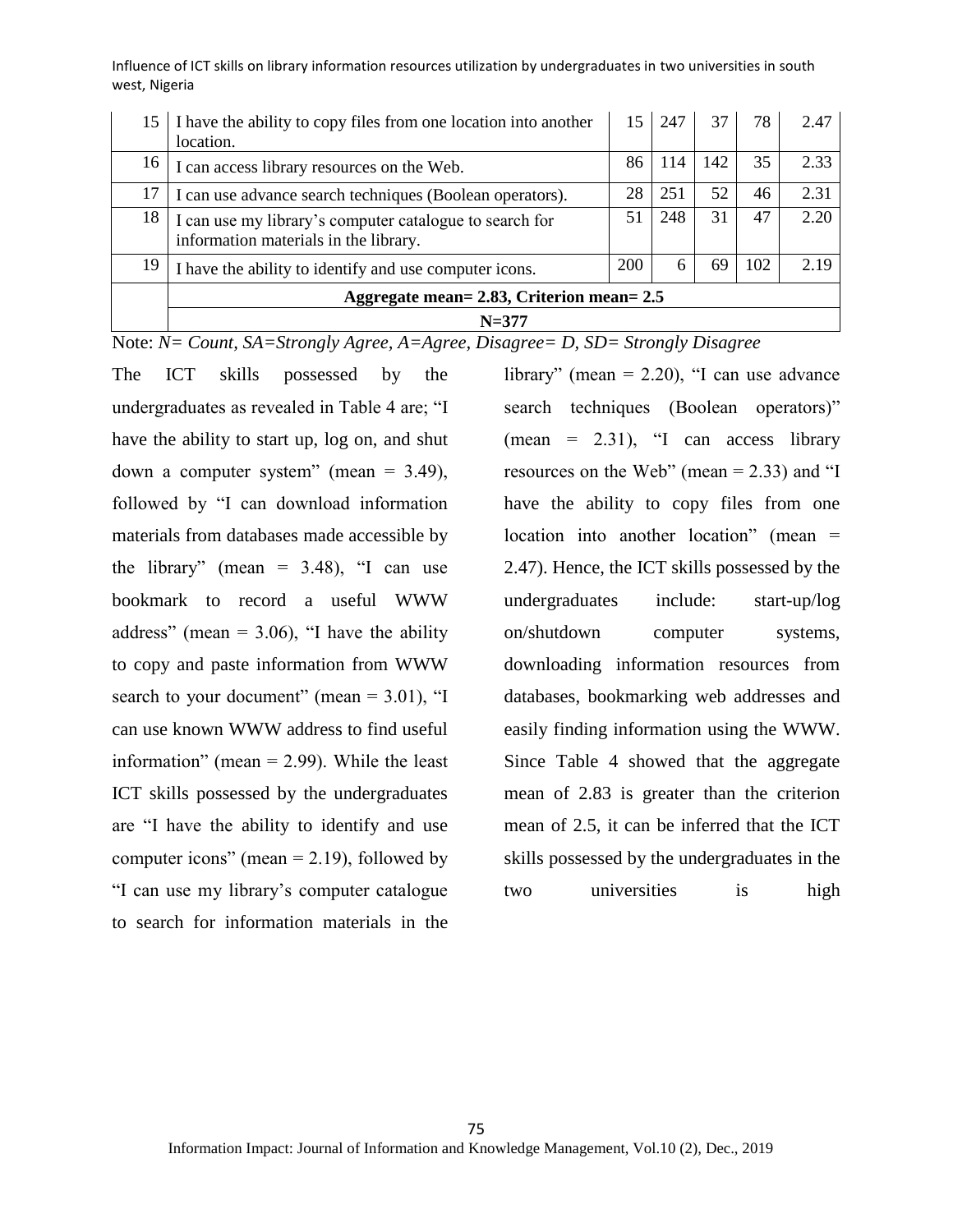**Research question 2:** What is the extent of library information resources utilisation by undergraduates in the two universities?

The data on the extent of library information resources utilisation by undergraduates in two universities in South-west, Nigeria is presented in Table 5.

**Table 5: Extent of library information resources utilisation by undergraduates in two universities in South-west, Nigeria**

| S/NO           | <b>Library Information Resources Utilisation</b>                         | <b>Very</b>       | Low        | <b>Highly</b> | <b>Very</b>                  | <b>Mean</b> |  |  |  |
|----------------|--------------------------------------------------------------------------|-------------------|------------|---------------|------------------------------|-------------|--|--|--|
|                |                                                                          | Low<br><b>Use</b> | <b>Use</b> | <b>Used</b>   | <b>Highly</b><br><b>Used</b> |             |  |  |  |
| $\mathbf{1}$   | Reference materials (e.g dictionaries,<br>encyclopedia)                  | 70                | 55         | 54            | 198                          | 3.28        |  |  |  |
| $\overline{2}$ | Monographs/textbooks                                                     | 48                | 44         | 48            | 237                          | 3.26        |  |  |  |
| 3              | <b>Printed Maps</b>                                                      | 73                | 46         | 27            | 231                          | 3.10        |  |  |  |
| $\overline{4}$ | Charts                                                                   | 42                | 59         | 227           | 49                           | 2.75        |  |  |  |
| 5              | Journals                                                                 | 31                | 70         | 246           | 30                           | 2.73        |  |  |  |
| 6              | Newspaper/magazines                                                      | 70                | 34         | 233           | 40                           | 2.64        |  |  |  |
| $\overline{7}$ | Pamphlets                                                                | 109               | 199        | 40            | 29                           | 1.97        |  |  |  |
| 8              | Photographs                                                              | 238               | 20         | 27            | 92                           | 1.93        |  |  |  |
| 9              | Government publications                                                  | 106               | 235        | 11            | 25                           | 1.88        |  |  |  |
| 10             | Realia                                                                   | 234               | 48         | 14            | 81                           | 1.85        |  |  |  |
| 11             | Theses/dissertations                                                     | 196               | 139        | 30            | 12                           | 1.62        |  |  |  |
| 12             | Electronic Information Resources (e.g e-<br>journals, e-books and so on) | 263               | 36         | 37            | 41                           | 1.62        |  |  |  |
|                | Aggregate mean= 2.39, Criterion mean = $2.5$                             |                   |            |               |                              |             |  |  |  |
|                | $N = 377$                                                                |                   |            |               |                              |             |  |  |  |

Table 5 shows that the library information resources with a high extent of utilisation as indicated by the respondents are Reference materials (e.g dictionaries, encyclopedia)  $(\text{mean} = 3.28)$ , followed by Monographs/textbooks (mean = 3.26), Printed Maps (mean  $= 3.10$ ), Charts (mean  $=$ 2.75), Journals (mean = 2.73) and Newspaper/magazines (mean  $= 2.64$ ). While

the library information resources with the least extent of use are electronic information resources (e.g e-journals, e-books and so on) (mean  $= 1.62$ ), Theses/dissertations (mean  $=$ 1.62), realia (mean  $= 1.85$ ), government publication (mean = 1.88), Photographs (mean  $= 1.93$ ) and Pamphlets (mean  $= 1.97$ ). Since Table 5 showed that the aggregate mean of 2.39 is greater than the criterion

76

Information Impact: Journal of Information and Knowledge Management, Vol.10 (2), Dec., 2019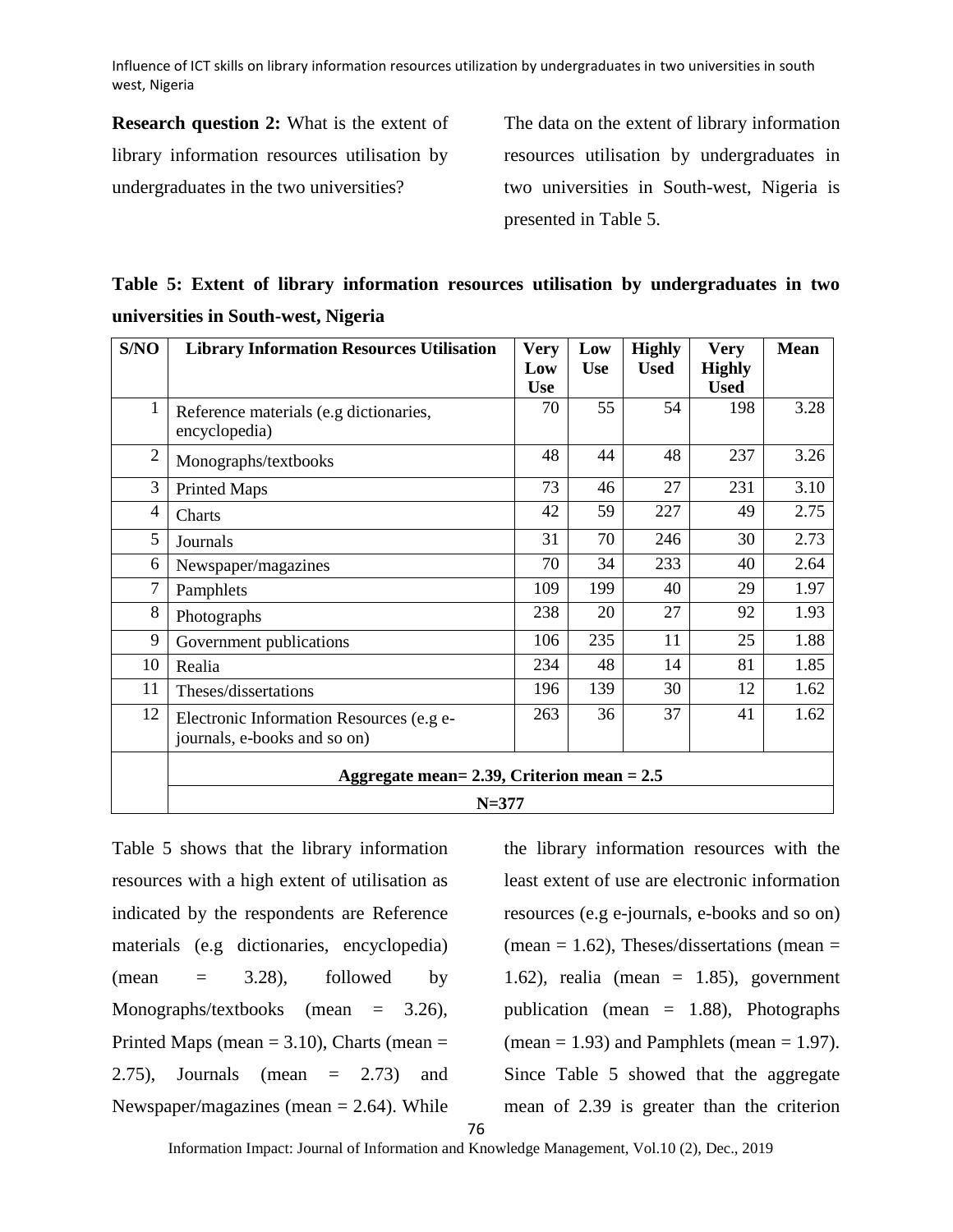mean of 2.5, it can be inferred that the extent of library information resources utilisation by undergraduates in the two universities in South-west, Nigeria, is low.

**Hypothesis:** There is no significant relationship between ICT skills and library information resources utilisation among

undergraduates in two universities in Southwest, Nigeria. Data on the relationship between ICT skills and library information resources utilisation among undergraduates in two universities in South-west, Nigeria is presented in Table 6.

**Table 6: Correlation showing the relationship between ICT skills and library information resources utilisation in two universities in South-west, Nigeria.**

| Group                                              | N   | <b>Mean</b> | Std. Dev. | r-cal     | Df  | Sig. P | <b>Remark</b> |
|----------------------------------------------------|-----|-------------|-----------|-----------|-----|--------|---------------|
| <b>ICT</b> skills                                  | 377 | 53.79       | 14.52     |           |     |        |               |
|                                                    |     |             |           | $1383***$ | 376 | 0.00   | Significant   |
| Library<br>information<br>resources<br>utilisation | 377 | 28.36       | 4.97      |           |     |        |               |

Significant at p<0.05

Table 6, shows that there is significant positive correlation ( $r = .383^{\ast\ast}$ ; p< 0.05) between ICT skills and library information resources utilisation among undergraduates in two universities in South-west, Nigeria. This implies that, the higher the ICT skills possessed by undergraduates, the more they will utilise library information resources. Therefore, the null hypothesis is rejected.

## **Discussion of Findings**

The findings of this study showed that ICT skills (start-up/logon/shutdown computer systems, downloading information resources from databases, bookmarking web addresses and easily finding information using the WWW) possessed by the undergraduates in the two universities studied was high. This is

supported by the findings of Hossain and Sormunen (2019) that the self-estimated ICT skill of the Library Information Science (LIS) students in Bangladesh was good. In the same vain, Otolo, Saibakumo and Urhibo (2018) found that the ICT skills of undergraduates in Nigerian universities was high. Similarly, the findings of Kimani (2014) revealed that incoming first-year undergraduate students at the Catholic University of Eastern Africa in Kenya possess computer skills in applications such as the use of the Internet and its applications (e.g. social networking sites and World Wide Web) as well as word-processing applications such as Microsoft Office and statistical applications such as SPSS.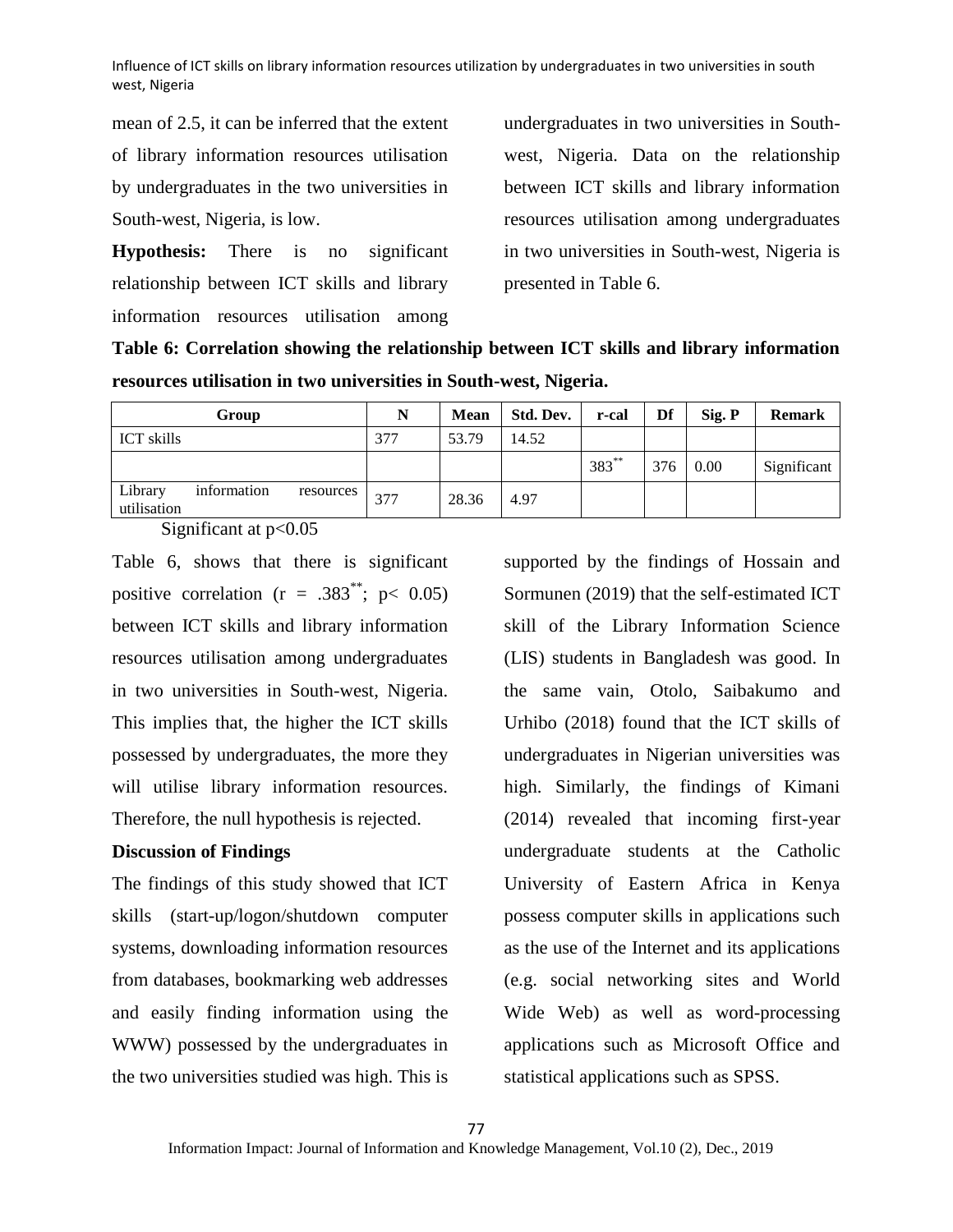Additionally, the study revealed that the extent to which library information resources were utilised by the undergraduates was generally low. This was evident in the low use of electronic information resources, theses, government publications and photographs, although monographs and newspapers had a high use. This was supported by the study of Egbunu, Usman and Usman (2013) who examined the availability and utilisation of information resources and services by academic staff in University of Abuja. The results revealed that the availability of library resources was fairly adequate and the library was underutilised. Similarly, Rosenita and Zainab (2013) found that the use of library resources was generally low.

It was also revealed that ICT skills have positive effect on library information resources utilisation by undergraduates in the two universities. This was supported by Israel and Edesiri (2014) who affirmed that one essential requirement for one to operate in the knowledge society of the 21st Century is ICT skills. This is in line with the findings of the study conducted by Gakibayo, Ikoja-Odongo and Okello-Obura (2013) which revealed that the utilisation of e-resources was negatively affected by lack of computer skills and information literacy skill. In

affirmation, Otolo, Saibakumo and Urhibo (2018) observed that ICT skills of undergraduates enable them to effectively utilise information resources.

## **Conclusion and Recommendations**

ICT skills of undergraduates has a positive influence on the utilisation of library information resources, especially when the use of such resources requires the application of ICTs either directly (that is, the resources use is dependent on ICT application, for example, the access and download of a journal article from an online database) or indirectly (that is, ICT may be required as a tool to facilitate access to such information resources, for example, the use of Online Public Access Catalogue (OPAC) to access books on the library shelves). Although it was found that the ICT skills of the respondents were high, the utilisation of library information resources was low, and thus, the following recommendations were given:

1. Since the ICT skills of the respondents were high, it should be sustained by library management through the provision of ICT facilities (for example, bluetooth and wireless network enabled devices) in the library to curb the problem associated with point to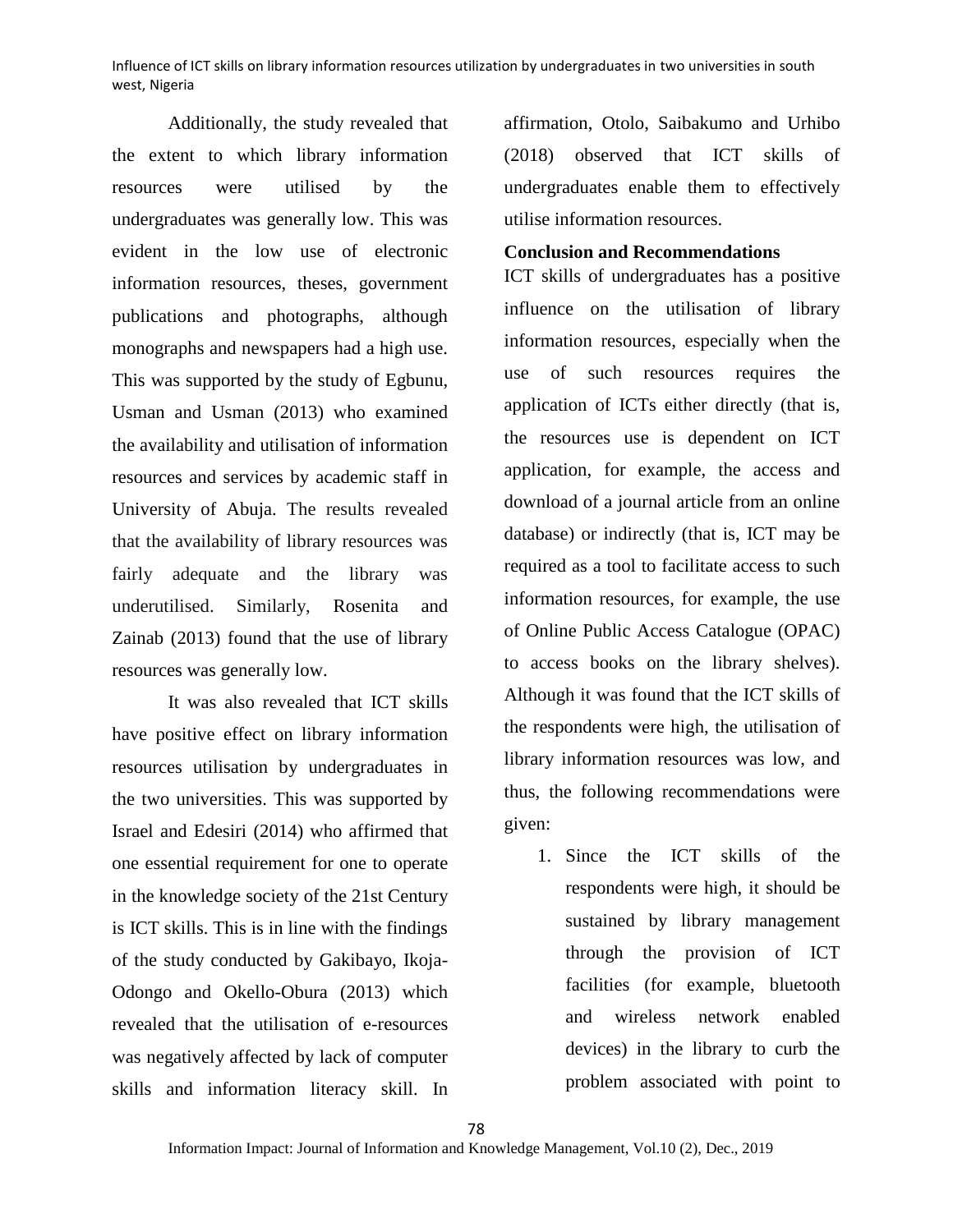point connections, thereby encouraging more users of library information resources and consequently enhancing the respondents ICT skills.

2. The utilisation of library information resources was low, hence, library management should leverage on the ICT skills possessed by the undergraduates, by adopting and implementing ICT in the provision of services that would

facilitate the use information resources in the library.

3. The library management should make it a rule that once a new ICT technology for accessing information resources is adopted in the library, a training programme must be organised for the library users, and manual on how to use such technology should be provided to guide the users.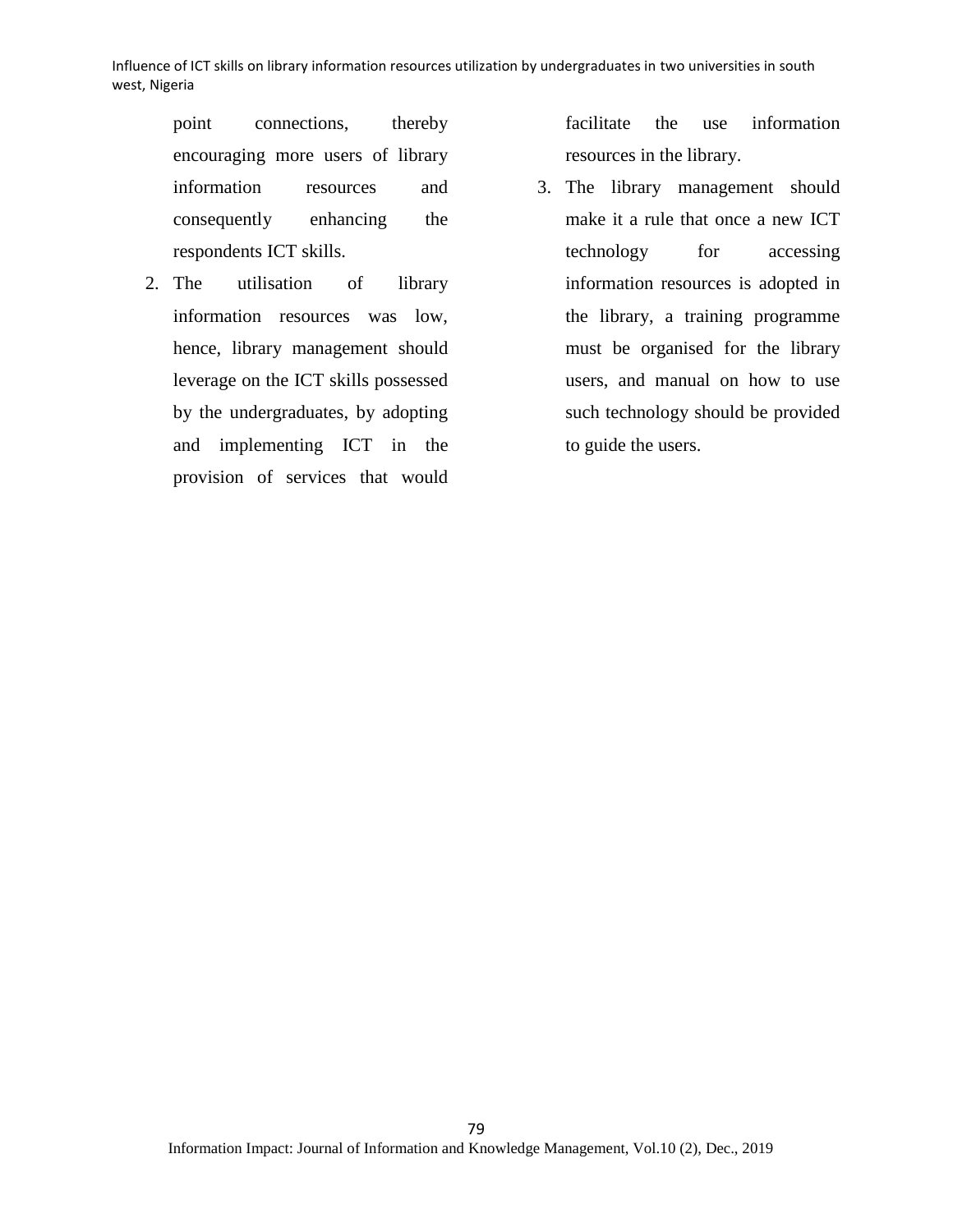# **References**

Abosede A.T. & Ibikunle O.O. (2011). Determinants of library use among students of agriculture: a case study of Lagos State Polytechnic. *Library Philosophy and Practice (e-journal) Paper 51*available at

[http://digitalcommons.unl.edu/libphilprac/52](http://digitalcommons.unl.edu/libphilprac/521) [1](http://digitalcommons.unl.edu/libphilprac/521)

Ali, R, Abu-Hassan N., Yusuf M.D., David M. & Juoff K. 2010.Information literacy skills of engineering students.*IJRRAS*, *5*(3): 264-270.

Attwell J. (2005). Mobile technologies and learning.Learning and skills development agency. UK: State University of New York Press

Coravu R. (2010). Library literacy; the step before information literacy.*First International Conference in Romania on Information Literacy, Sibiu, Romania*, 22-23 April, 2010.

Egbunu J.A., Usman A. & Usman A. (2013) examined the availability and utilisation of information resources and services by academic staff in University of Abuja. *African Journals Online (AJOL):Information Technologist, 10*(2).

Gakibayo A., Ikoja-Odongo J.R. & Okello-Obura C. (2013).Electronic information resources utilisation by students in Mbara University Library. *Library Philosophy and Practice. (E-journal)*  Paper 869. Available at [http://digitalcommons.unl.edu/libphil](http://digitalcommons.unl.edu/libphilprac/869)

[prac/869](http://digitalcommons.unl.edu/libphilprac/869)

Gay, L. R., & Airasian, P. (2003). Educational Research: Competencies for

Analysis and Applications (7th ed.). Upper Saddle River, NJ: Merrill Prentice Hall.

Hossain, M.A. & Sormunen, E. (2019). ICT skills of Library Information Science (LIS) students in Bangladesh. *International Information & Library Review, 15*(1):235- 299

Ishola B.C. & Obadare O.S. (2014). Availability, access to level of use of academic library information resources: study of selected academic libraries in South-Western Nigeria. *Journal of Educational Practice,*  5(28):20-33

Israel O. & Edesiri E. (2013). ICT.skills and internet usage among library and information science students in Delta and Edo States, Nigeria*; International Journal of Library and Information Science.*

Iwhiwhu B.E. & Okorodudu P.O. (2012). Public library information resources, facilities and services: user satisfaction with the Edo State Central Library, Benin City, Nigeria. *Library and Philosophy and Practice,* paper 747

Katz I.R. & Macklin A. S. (2010). Information and communication literacy: integration and assessment in higher education. *Systems, Cybernetics and Informatics*. *5*(4): 50-55.

Kimani H. N. (2014). Information literacy skills among incoming first-year undergraduate students at the Catholic University of Eastern Africa in Kenya.Retrieved from [http://hdl.handle.net/10500/14461.](http://hdl.handle.net/10500/14461)

Lamanauskas V. & Vikonis R. (2007). Information communication technologies in natural science education: situational analysis and prospects in Baltic countries. *Journal of Baltic Science Education,*  6.2:35-49